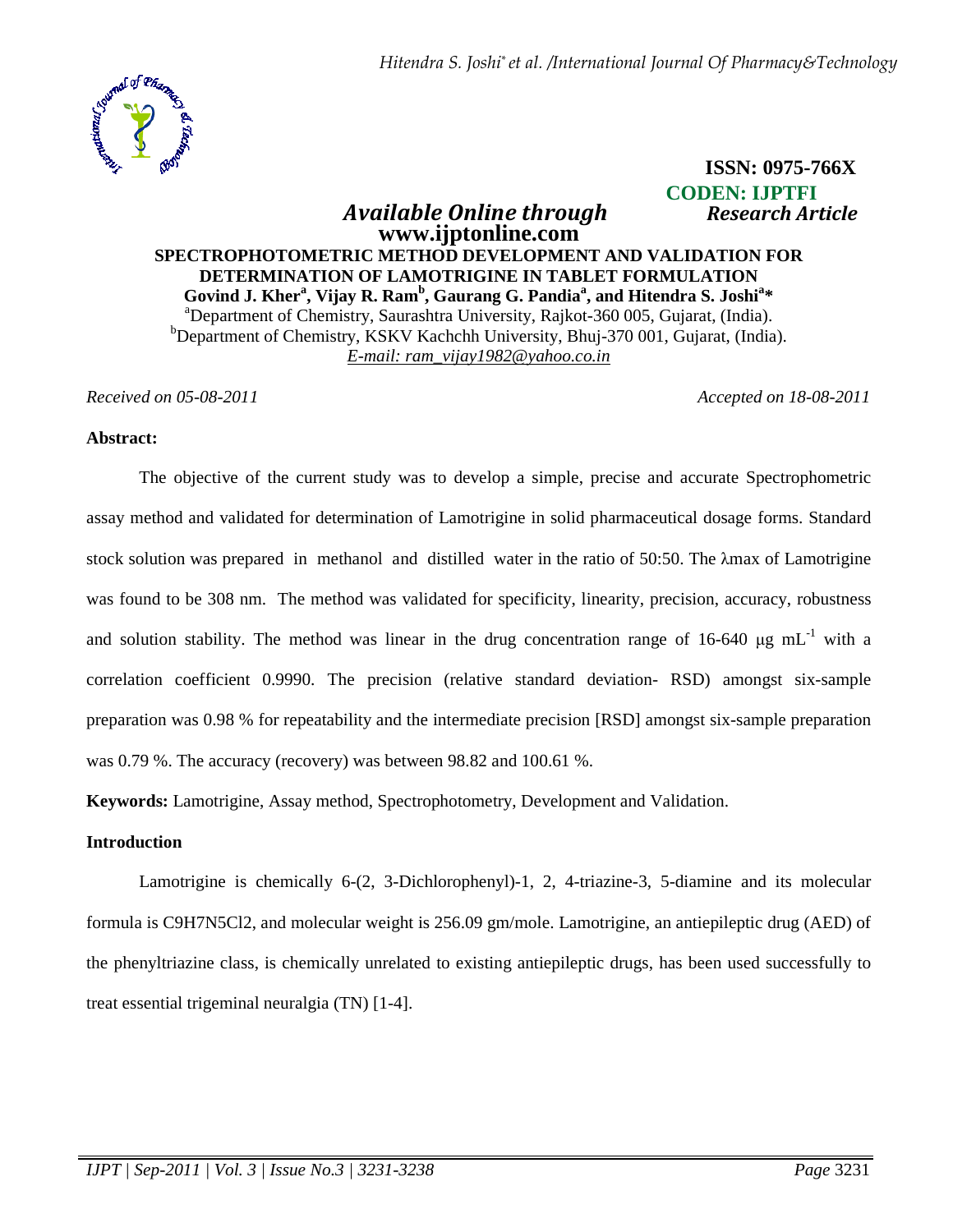

*Figure-1: 6-(2, 3-Dichlorophenyl)-1, 2, 4-triazine-3, 5-diamine* 

Quantitative methods for the determination of Lamotrigine in tablets using Gas Chromatographic, High Perfomance Thin Layer Chromatography and HPLC methods for the determination of Lamotrigine in pharmaceutical dosage forms or in biological fluids are reported[5-10]. Gas chromatographic, HPTLC methods simply used for estimation of Lamotrigine from pharmaceutical formulation and HPLC methods also applied for the determination of Lamotrigine. So far to our present knowledge, no such validated stability indicating spectrophometric assay method for the determination of Lamotrigine in pharmaceutical formulation was available in literature. Moreover spectrophometric method can be the first choice of chromatographers among the High performance liquid chromatography; Reflectance Near-Infrared and Gas Chromatography methods. So, development is based on spectrophometric method. This paper deals with the validation of the developed method for the assay of Lamotrigine from its dosage form (tablets).

### **Experimental**

#### **Materials**

 Lamotrigine standard of was provided by Aarti Drugs Ltd., Boisar (India). Lamotrigine tablets containing 308mg lamotrigine and the inactive ingredient used in drug matrix were obtained from market. Analytical grade methanol and water were obtained from Spectrochem Pvt. Ltd., Mumbai (India).

### **Instrumentation**

The spectrophotometer system used to perform development and validation of this assay method was UV-Visible double beam spectrophotometer PharmaSpec 1700 (Shimadzu, Kyoto, Japan) with matched quartz cells (1cm).

# **Diluent Preparation**

Methanol and Water (50:50,  $v/v$ ) used as a diluents.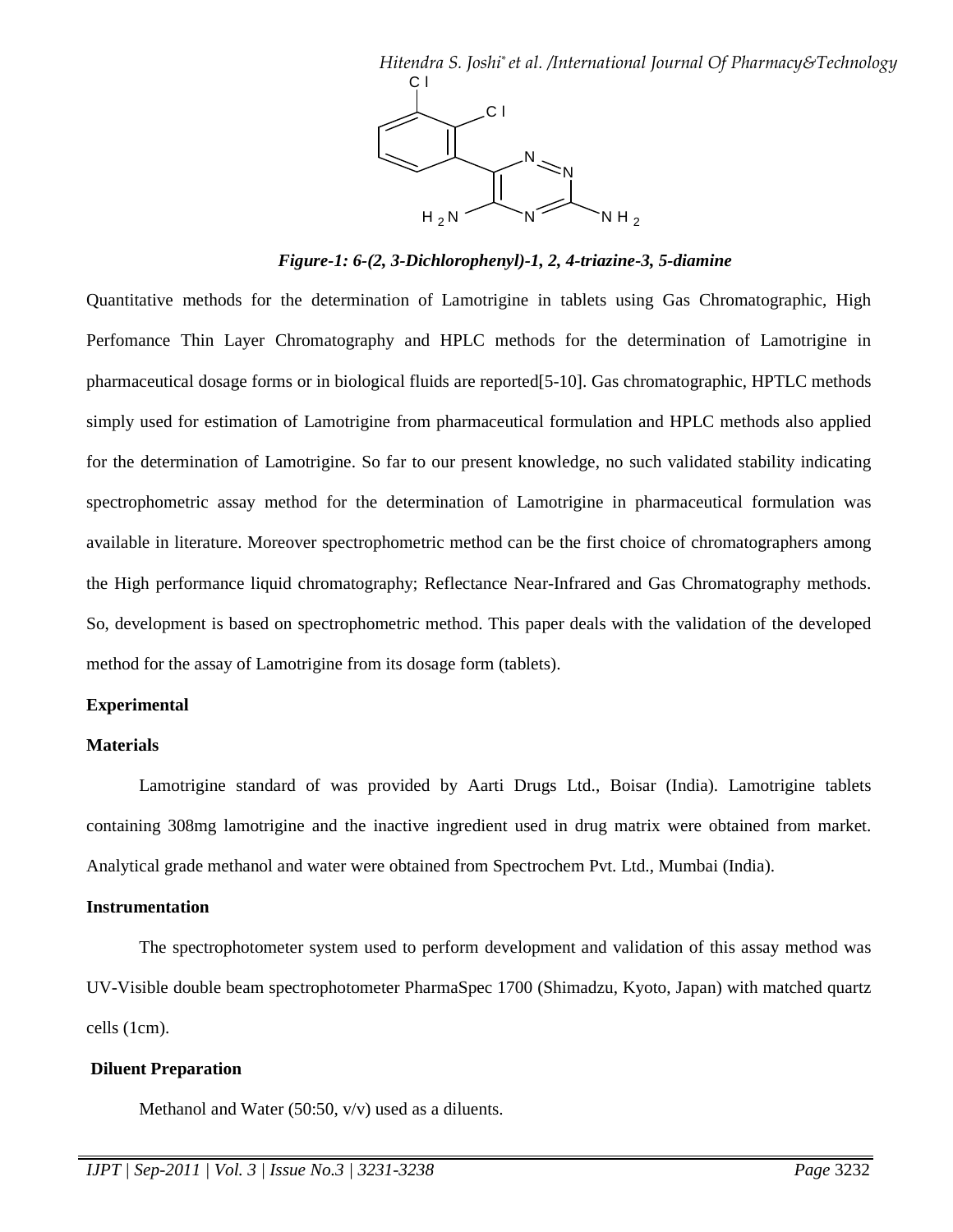# **Standard preparation**

 A lamotrigine standard stock solution containing 500µg/ml was prepared in a 50 ml volumetric flask by dissolving 25.00 mg of lamotrigine and then diluted to volume with methanol as diluents.

Further 2 ml of this stock solution in 25 ml volumetric flask and make up to mark with diluents. (Final concentration of standard solution is 40µg/ml)

# **Test preparation**

Twenty tablets were weighed and the average weight of tablet was determined. From these, five tablets were weighed and transfer into a 250 ml volumetric flask. About 50 ml diluents was added and sonicated for a minimum 30 min. with intermittent shaking. Then content was brought back to room temperature and diluted to volume with methanol. The sample was filtered through 0.45µm nylon syringe filter. The concentration obtained was 500 µg/ml of lamotrigine.

Further take 2 ml this filtrate solution in 25 ml volumetric flask and make up to mark with diluents. The concentration obtained was 40 µg/ml of lamotrigine.

### **Method validation**

### **Specificity study**

The evaluation of the specificity of the method was determined against placebo. The interference of the excipients of the claimed placebo present in pharmaceutical dosage form was derived from placebo solution.

### **Linearity**

Seven points calibration curve were obtained in a concentration range from  $16-64 \mu g/ml$  for lamotrigine. The response of the drug was found to be linear in the investigation concentration range and the linear regression equation was  $y = 29.75x-0.018$  with correlation coefficient 0.9990.

#### **Precision**

 The precision of the assay method was evaluated in terms of repeatability by carrying out six independent assays of Lamotrigine test sample preparation and calculated the % RSD of assay (intraday). Intermediate precision of the method was checked by performing same procedure on the different day (interday) by another person under the same experimental condition.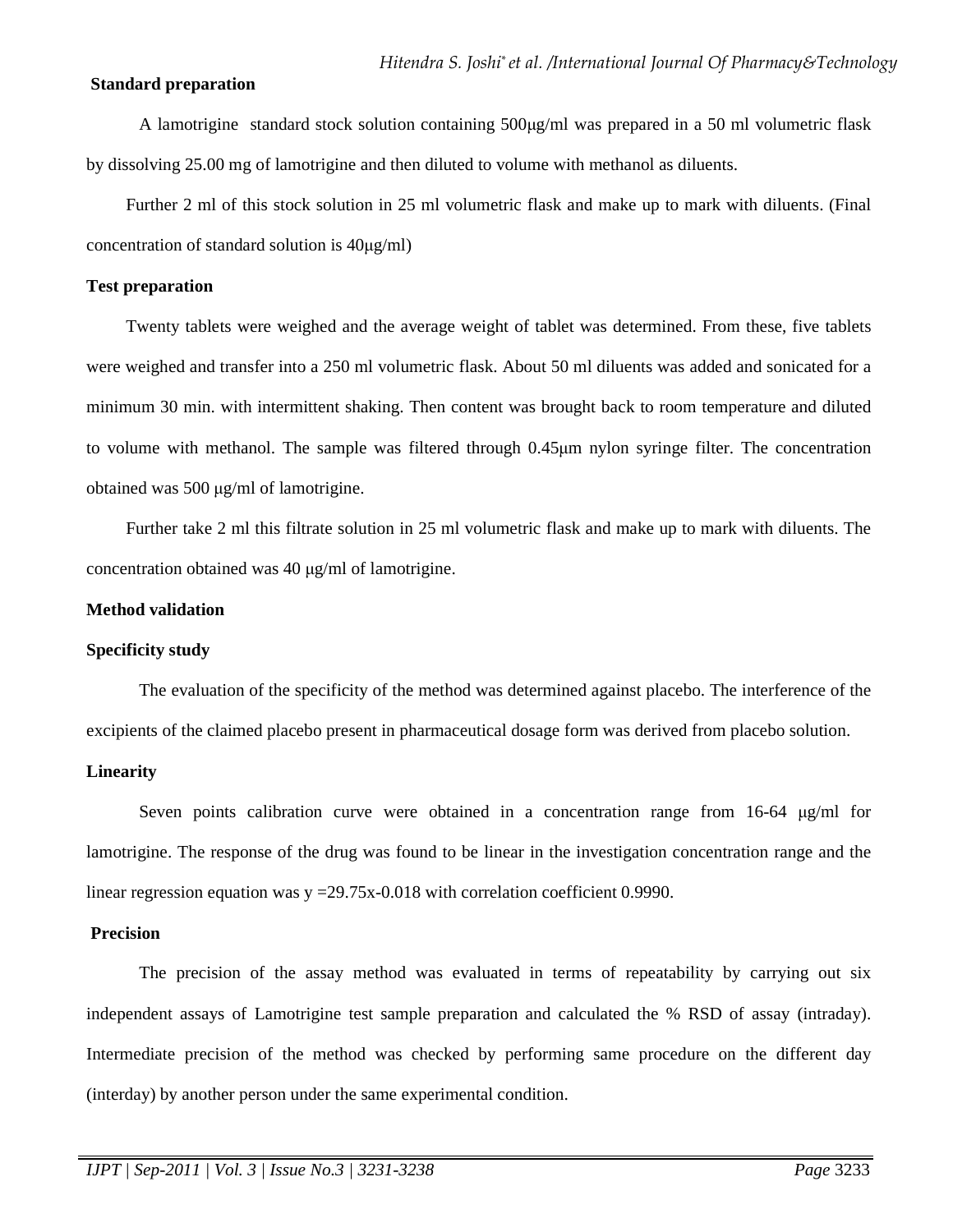# **Accuracy**

An accuracy study was performed by adding known amounts of Lamotrigine to the placebo preparation. The actual and measured concentrations were compared. Recovery of the method was evaluated at three different concentration levels (corresponding to 50, 100 and 150 % of test preparation concentration). For each concentration level, three sets were prepared and injected in duplicate.

### **Robustness**

The robustness of study was carried out to evaluate the influence of small but deliberate variations in the spectrophotometric conditions. The factors chosen for this study were the change in diluent composition [methanol-water (55: 45 and 45: 55,  $v/v$ )], and by different analyst study.

# **Solution stability**

The stability of solution for test preparation was evaluated. The solution was stored at ambient temperature and 2 - 5° C and tested at interval of 12, 24, 36 and 48 hours. The responses for the aged solution were evaluated using a freshly prepared standard solution.

# **Result and discussion**

The  $\lambda$  maxima of Lamotrigine in standard and test preparation was found to be 308 nm from its spectrum (Fig. a, b).



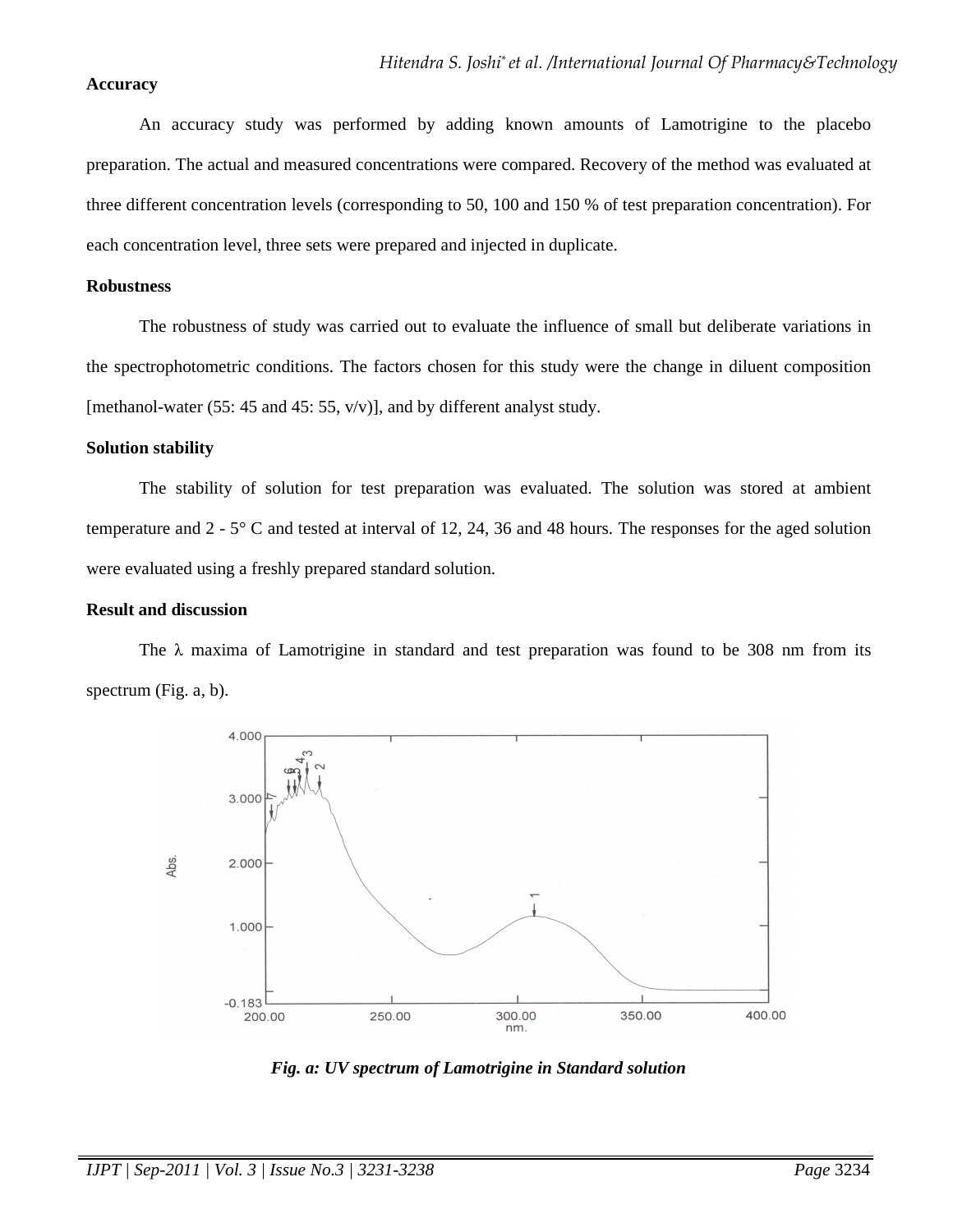

*Fig. b: UV spectrum of Lamotrigine in Sample solution* 

Lamotrigine showed linear absorption from 16-64  $\mu$ g/mL. The correlation coefficient (r) was found to be 0.9990.(Fig. c) The stability of solutions of formulation was determined by measuring the absorbance at 308 nm at periodic intervals. There was no considerable change in the absorbance at this wavelength up to 3 hours indicating that the solution was stable for at least 3 hours. Commercial formulations containing Lamotrigine were analyzed by proposed method. The precision (relative standard deviation- RSD) amongst six-sample preparation was 0.98 % for repeatability and the intermediate precision [RSD] amongst six-sample preparation was 0.79 % indicating that the method has required precision. The accuracy (recovery) was between 98.82 and 100.61 %. The validation results are presented in Table 1-4. The result shown that during all variance conditions, assay value of the test preparation solution was not affected and it was in accordance with that of actual. System suitability parameters were also found satisfactory; hence the analytical method would be concluded as robust.



*Fig. c: Linearity curve for Lamotrigine*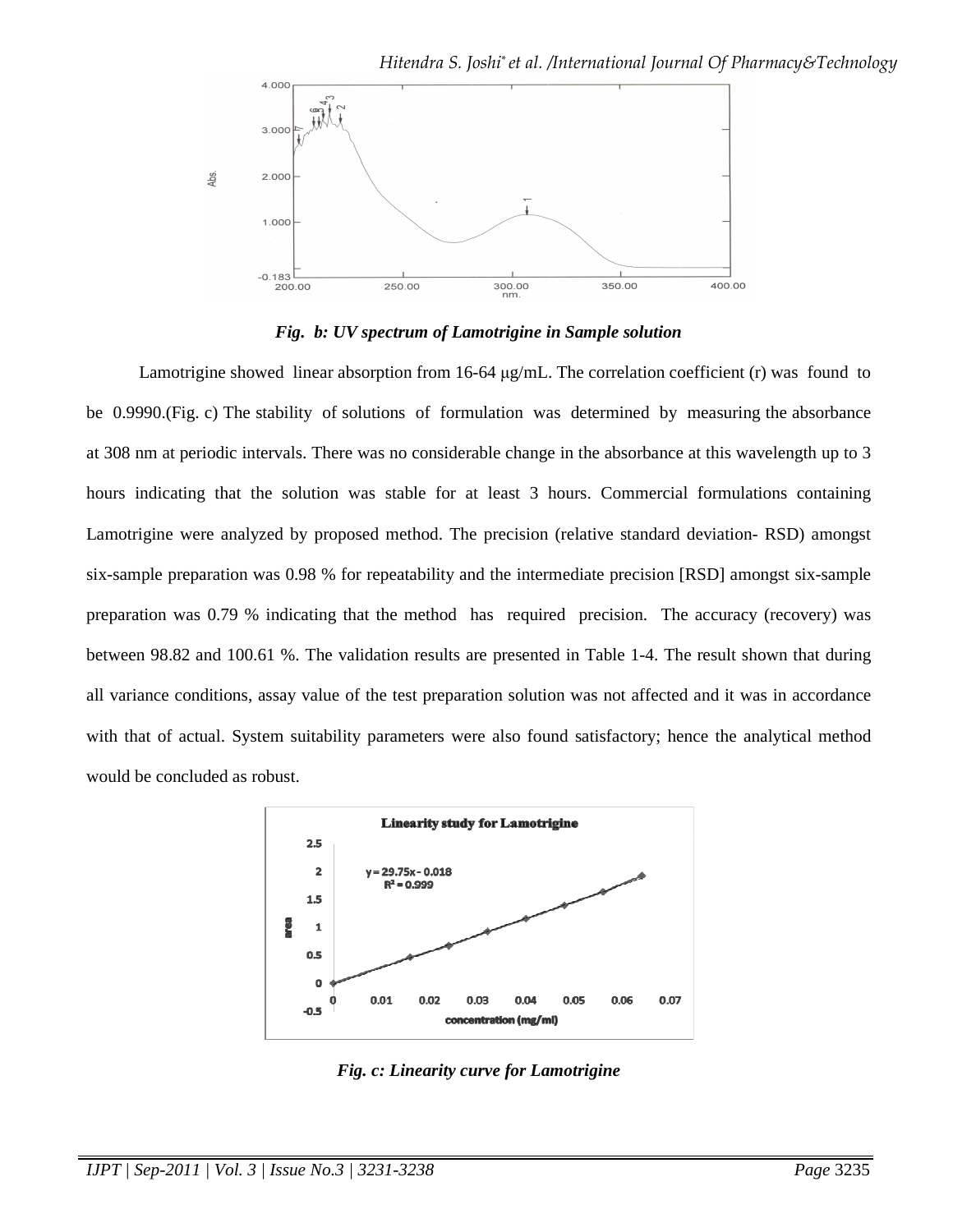| <b>Set</b>                | Intraday ( $n = 6$ ) | Interday ( $n = 6$ ) |
|---------------------------|----------------------|----------------------|
| 1                         | 101.8                | 100.5                |
| $\overline{2}$            | 101.2                | 99.0                 |
| 3                         | 99.1                 | 98.2                 |
| 4                         | 101.3                | 98.6                 |
| 5                         | 100.6                | 99.0                 |
| 6                         | 101.5                | 99.3                 |
| Mean                      | 101.1                | 99.1                 |
| <b>Standard deviation</b> | 0.99                 | 0.78                 |
| % $RSD$                   | 0.98                 | 0.79                 |

**Table-1: Evaluation data of precision study.** 

# **Table-2: Evaluation data of accuracy study.**

| Level $(\% )$ | <b>Amount added</b><br>concentration <sup>a</sup> | <b>Amount found</b><br>concentration <sup>a</sup> | % Recovery | $%$ RSD |
|---------------|---------------------------------------------------|---------------------------------------------------|------------|---------|
|               | (mg/ml)                                           | (mg/ml)                                           |            |         |
| 50            | 0.01960                                           | 0.01953                                           | 99.65      | 1.82    |
| 100           | 0.04040                                           | 0.03992                                           | 98.82      | 1.13    |
| 150           | 0.06067                                           | 0.06104                                           | 100.61     | 0.20    |

<sup>a</sup> Each value corresponds to the mean of three determinations

**Table-3: Evaluation data of solution stability study.** 

| Level $(\% )$ | <b>Amount added</b><br>concentration <sup>a</sup><br>(mg/ml) | <b>Amount found</b><br>concentration <sup>a</sup><br>(mg/ml) | % Recovery | % RSD |
|---------------|--------------------------------------------------------------|--------------------------------------------------------------|------------|-------|
| 50            | 0.01960                                                      | 0.01953                                                      | 99.65      | 1.82  |
| 100           | 0.04040                                                      | 0.03992                                                      | 98.82      | 1.13  |
| 150           | 0.06067                                                      | 0.06104                                                      | 100.61     | 0.20  |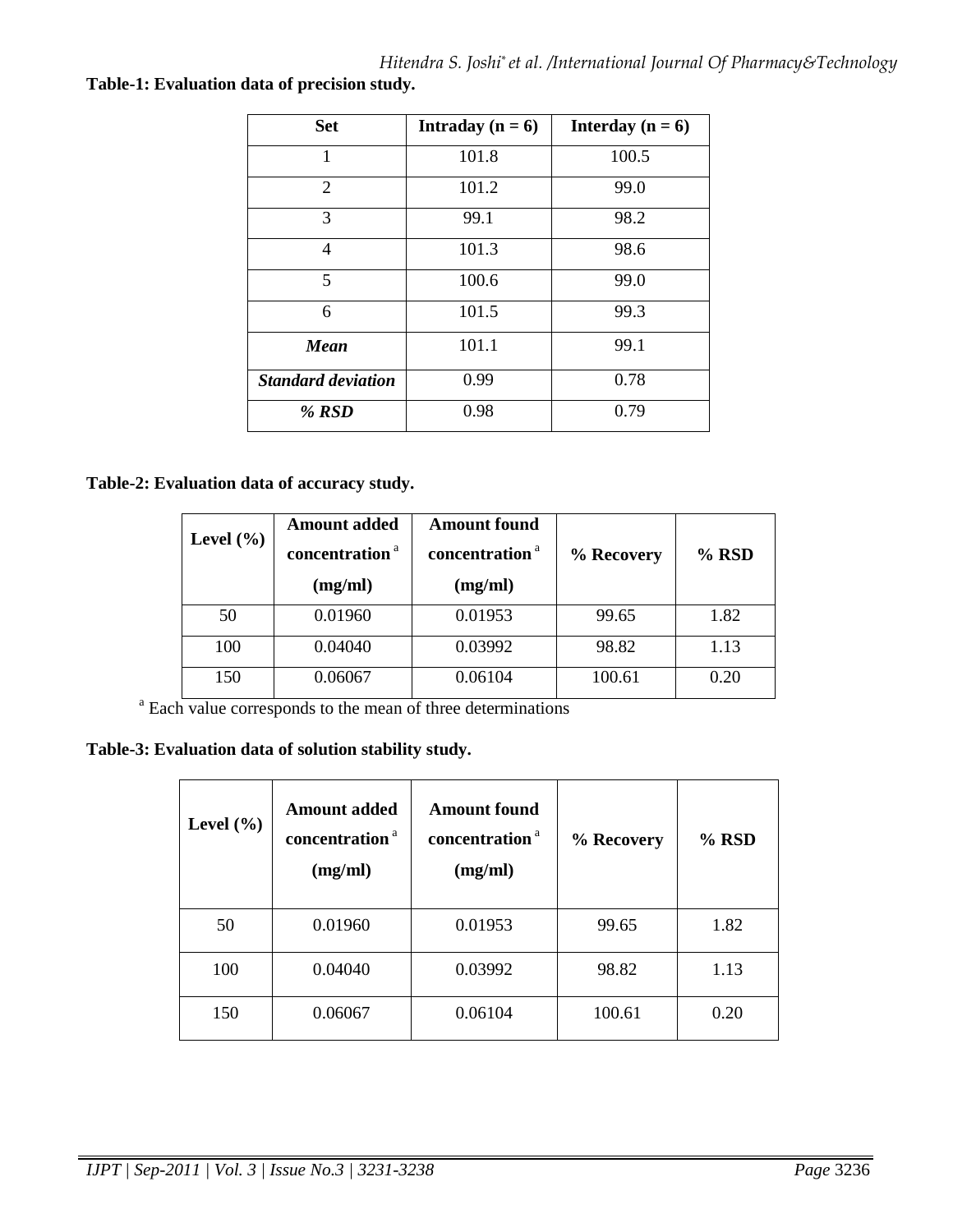| Level $(\% )$ | <b>Amount added</b><br>concentration <sup>a</sup><br>(mg/ml) | <b>Amount found</b><br>concentration <sup>a</sup><br>(mg/ml) | % Recovery | $%$ RSD |
|---------------|--------------------------------------------------------------|--------------------------------------------------------------|------------|---------|
| 50            | 0.01960                                                      | 0.01953                                                      | 99.65      | 1.82    |
| 100           | 0.04040                                                      | 0.03992                                                      | 98.82      | 1.13    |
| 150           | 0.06067                                                      | 0.06104                                                      | 100.61     | 0.20    |

**Table-4: Evaluation data of robustness study.** 

# **Conclusion**

A new analytical method has been developed to be routinely applied to determine Lamotrigine in pharmaceutical dosage form. In this study, the developed procedure has been evaluated over the specificity, linearity, accuracy, precision and robustness in order to ascertain the stability of the analytical method. It has been proved that it was specific, linear, precise, accurate and robust and stability indicating. Hence, the method is recommended for routine quality control analysis and also stability sample analysis.

# **Acknowledgements**

The authors are thankful for facilities & grants given under UGC- Special Assistance Programme (DRS) Department Research Support (Sanction letter No. 540/6/DRS/2004 (SAP-I) Dt. 26/03/2004, and Department of Science & Technology New Delhi Fund for Improvement of Science & Technology (FIST) (Sanction letter No. SR/FST/CSI-072/2003 Dt. 24/12/2003 and Department of Chemistry, Saurashtra University, Rajkot – 360 005 (INDIA) and Department of Chemistry, KSKV Kachchh University, Bhuj – 370 001 (INDIA) for providing facilities.

# **Reference**

- 1. MeSH Indapamide
- 2. L. Dong, J. Huang, Chromatographia 64(9-10) (2006), 583-586.
- 3. J. Petri, A. Kaunzinger, A. Niemoeller, M. Karas, Pharmazie 60(10) (2005), 743-746.
- 4. K. Basavaiah, U. Chandrashekar, Bulgarian Chem. Comm. 38(2) (2006), 104-111.
- 5. Y. Tang, L.Gu, Zhongnan Yaoxue 7(5) (2009), 341-343.
- 6. O. H. Weddle, E. N. Amick, W. D. Mason, J. Pharm. Sci. 67(7) (1978), 1033-1035.